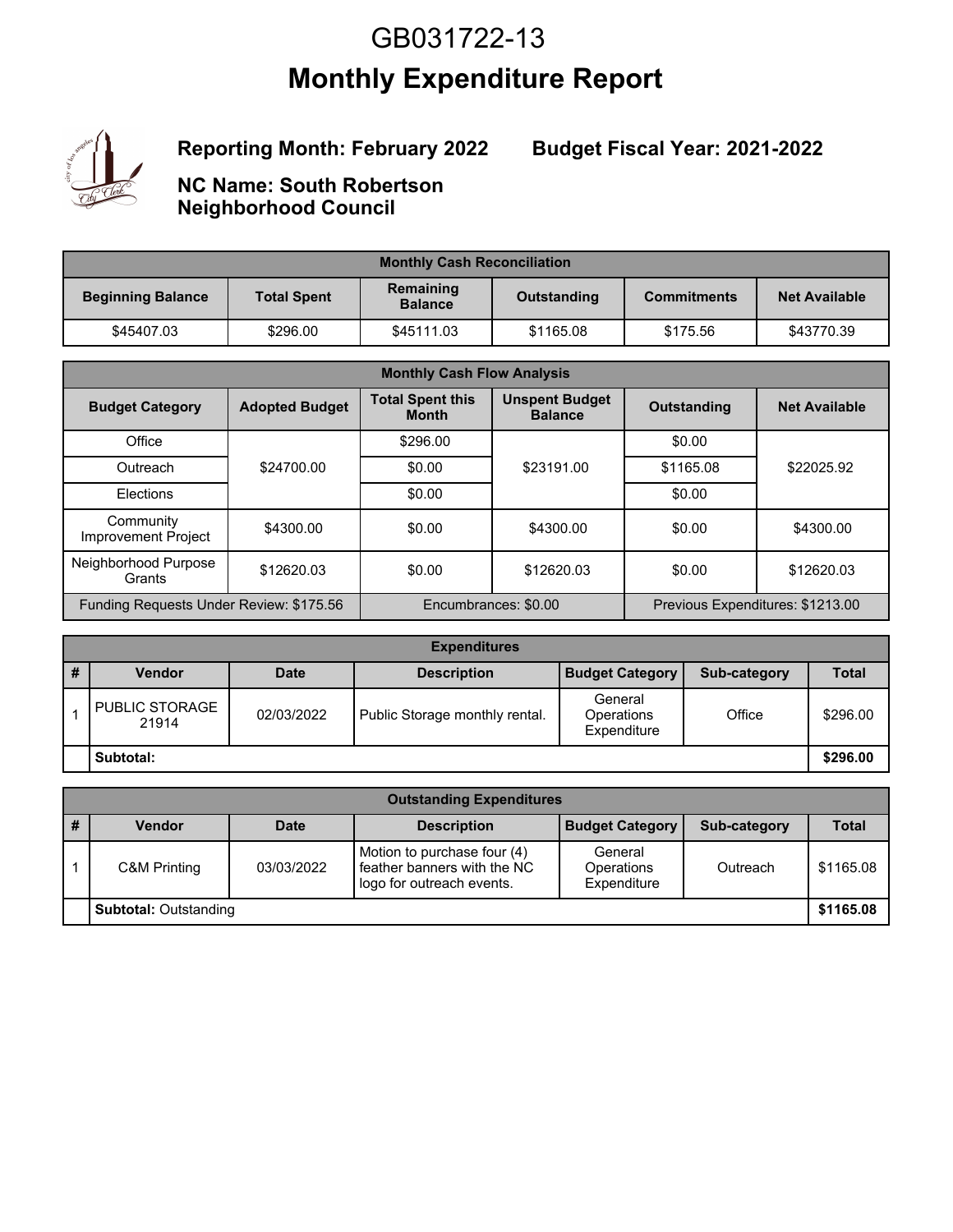Public Storage  $\overline{?}$ 

### Thanks for your AutoPay payment!

Hi Terrence,

 $\boxed{?}$ 

We're confirming that a payment in the amount of \$296.00 was made on 02/02/2022 from your Master Card CreditCard account ending in 7213 and entry type is manual.

Your confirmation number for this transaction is 015223.

| <b>TERRENCE GOMES</b>  | <b>Your Account Details</b> Log In |  |  |
|------------------------|------------------------------------|--|--|
| <b>ACCOUNT NUMBER:</b> | 13352721                           |  |  |
| <b>PHONE:</b>          | $(310)$ 387-1274                   |  |  |
| EMAIL:                 | Terrencegomes@soronc.org           |  |  |

#### Payment Details

| <b>STORAGE LOCATION:</b> | 5917 Burchard Ave     |  |  |  |
|--------------------------|-----------------------|--|--|--|
|                          | Los Angeles, CA 90034 |  |  |  |
|                          | $(323)$ 383-9913      |  |  |  |